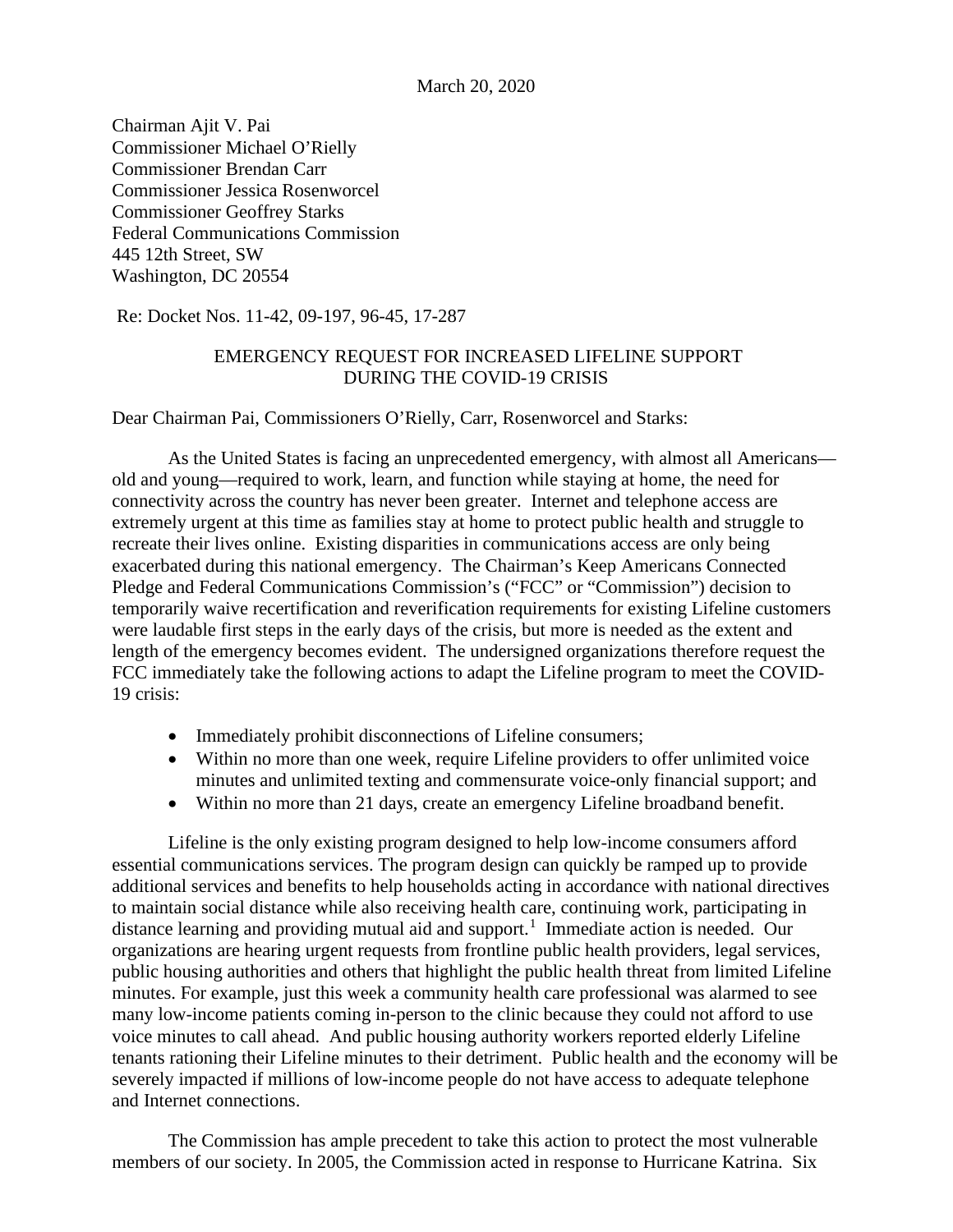weeks after Hurricane Katrina hit, the Commission issued an emergency order making support available for wireless service for the first time and drawing upon existing emergency designations to determine who was eligible for support.<sup>[2](#page-2-1)</sup> The Commission should draw on this precedent to take the steps described below to adopt emergency measures starting immediately and ending [3](#page-2-2)0 days after COVID-19 emergencies cease.<sup>3</sup>

*Prohibit disconnections of Lifeline customers.* Lifeline customers should not lose access during the COVID-19 crisis and for a reasonable period (e.g., 120 days) after the crisis. The Commission should immediately eliminate the non-usage rule and should continue its waiver of the recertification and reverification requirements for the full length of the emergency.<sup>[4](#page-2-3)</sup>

*Unlimited voice minutes, unlimited text and commensurate voice-only support.* Within one week, the Commission should immediately require unlimited voice minutes and unlimited texting until the crisis is over. At the same time the Commission must also temporarily increase voice support to a level sufficient to cover the increased minutes. Further support for phones that can tether or offer hotspots would also ameliorate current limits on broadband access.<sup>[5](#page-2-4)</sup> A monthly benefit of \$25 would be sufficient support all three increases.

*Emergency Lifeline Broadband Benefit.* Within no more than 21 days, the Commission should create an Emergency Lifeline broadband benefit for low-income households for \$50 per month to fill in the gaps once the initial corporate commitments for 60 days of free service end. An adequate broadband service to the home would provide 100 megabits per second downstream/10 megabits per second upstream to allow for multiple members of the household to have the connectivity necessary for two-way video.<sup>[6](#page-2-5)</sup> To be eligible, such products should not include any waiting period for service or prohibitions for consumers with arrearages. The Commission should forbear from the obligations that broadband providers be designated ETCs.<sup>[7](#page-2-6)</sup>

In addition to these actions, emergency Lifeline assistance should easily be available to households that have experienced a sudden drop in wages due to the COVID-19 crisis. While federal benefits programs are likely to see a rapid influx of participants and thus many will be able to rely upon existing program eligibility rules, the Commission should adopt rules that will streamline access for households impacted suddenly by the COVID-19 emergency.[8](#page-2-7)

The temporary expansion of Lifeline benefits described here will fulfill the Communications Act, advances the Congressionally mandated goals of universal service and is in line with Commission precedent.<sup>[9](#page-2-8)</sup> Millions of people in this country must stay home in order to limit the spread of the coronavirus and it is in our country's national interest to continue as much of our economic and civic life as possible during this time. In the near-term telephone and Internet access will be necessary for health care, employment, the national census, primary elections, education and more. We strongly urge the Commission to act immediately. Our organizations are willing and able to collaborate to ensure these actions are as timely and successful as possible.

Sincerely,